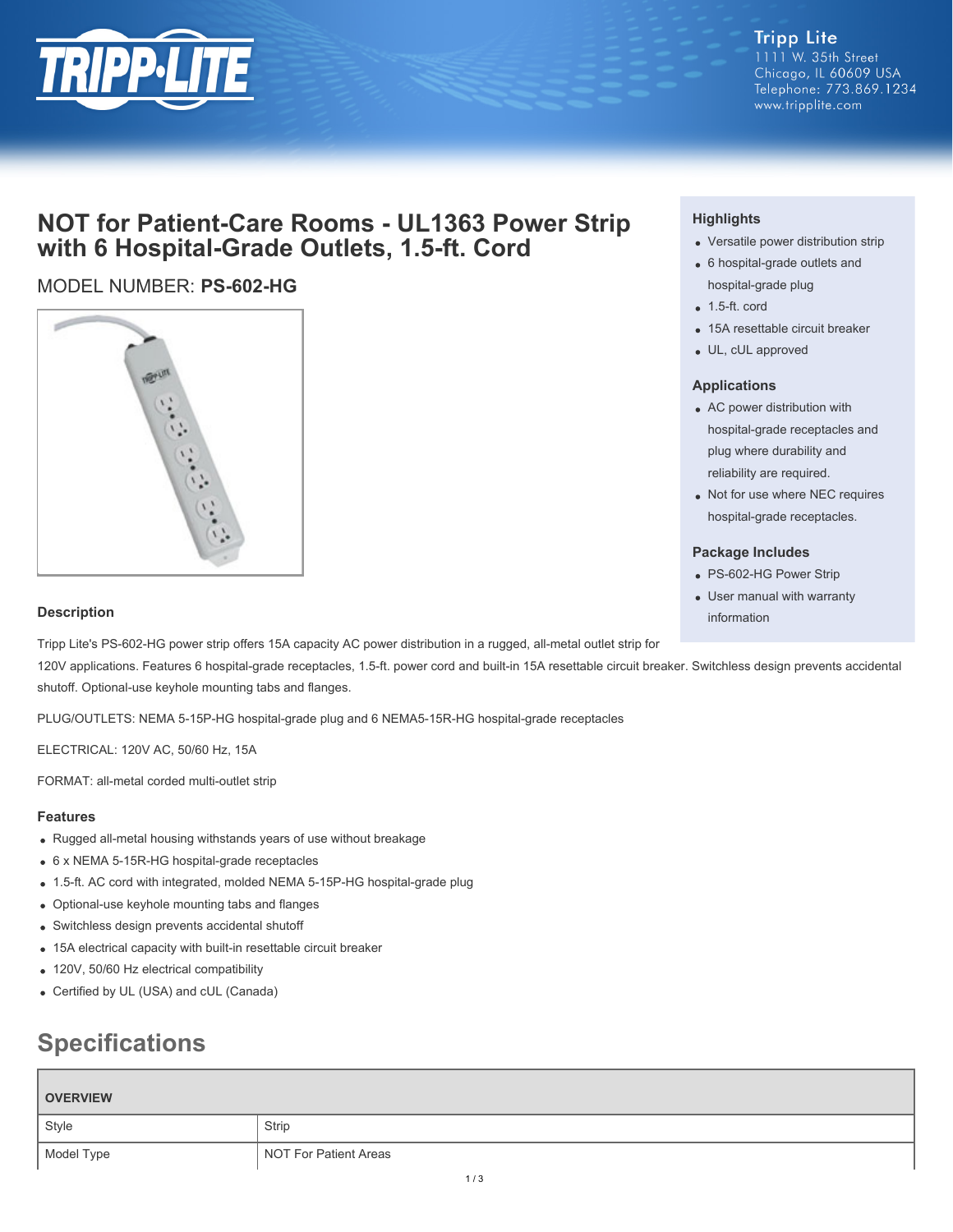

| <b>OUTPUT</b>                                           |                                                                                 |  |
|---------------------------------------------------------|---------------------------------------------------------------------------------|--|
| <b>Frequency Compatibility</b>                          | 50 / 60 Hz                                                                      |  |
| <b>Output Receptacles</b>                               | (6) 5-15R-HG                                                                    |  |
| Circuit Breaker (amps)                                  | 15                                                                              |  |
| Overload Protection                                     | 15 amp circuit breaker                                                          |  |
| <b>Outlet Orientation</b>                               | Single row of 6                                                                 |  |
| <b>INPUT</b>                                            |                                                                                 |  |
| Nominal Input Voltage(s) Supported                      | <b>120V AC</b>                                                                  |  |
| Recommended Electrical Service                          | 15A, 120V                                                                       |  |
| Input Connection Type                                   | NEMA 5-15P-HG                                                                   |  |
| Input Cord Length (ft.)                                 | 1.5                                                                             |  |
| Input Cord Length (m)                                   | 0.46                                                                            |  |
| Voltage Compatibility (VAC)                             | 120                                                                             |  |
| <b>LEDS ALARMS &amp; SWITCHES</b>                       |                                                                                 |  |
| Switches                                                | no                                                                              |  |
| <b>PHYSICAL</b>                                         |                                                                                 |  |
| Shipping Weight (lbs.)                                  | 3.1                                                                             |  |
| Shipping Weight (kg)                                    | 1.4                                                                             |  |
| Unit Dimensions (hwd / in.)                             | 1.5 x 13.75 x 2.5                                                               |  |
| Unit Dimensions (hwd / cm)                              | $3.8 \times 34.9 \times 6.4$                                                    |  |
| Unit Weight (lbs.)                                      | $\overline{2}$                                                                  |  |
| Unit Weight (kg)                                        | 0.91                                                                            |  |
| Material of Construction                                | Metal                                                                           |  |
| Integrated Keyhole Mounting Tabs                        | Keyhole mounting tabs and flanges enable mounting to a variety of surfaces      |  |
| Receptacle Color                                        | White                                                                           |  |
| Color (AC Line Cord)                                    | White                                                                           |  |
| Outlets Measurement (Center to<br>Center)               | 38.7mm                                                                          |  |
| Keyhole Slot Mounting<br>Measurement (Center to Center) | Distance between keyhole slots = 261.92mm; Distance between end tabs = 330.17mm |  |
| <b>CERTIFICATIONS</b>                                   |                                                                                 |  |
| UL1363 (Power Tap)                                      | UL1363 (Series Number: AGIB12015SL)                                             |  |